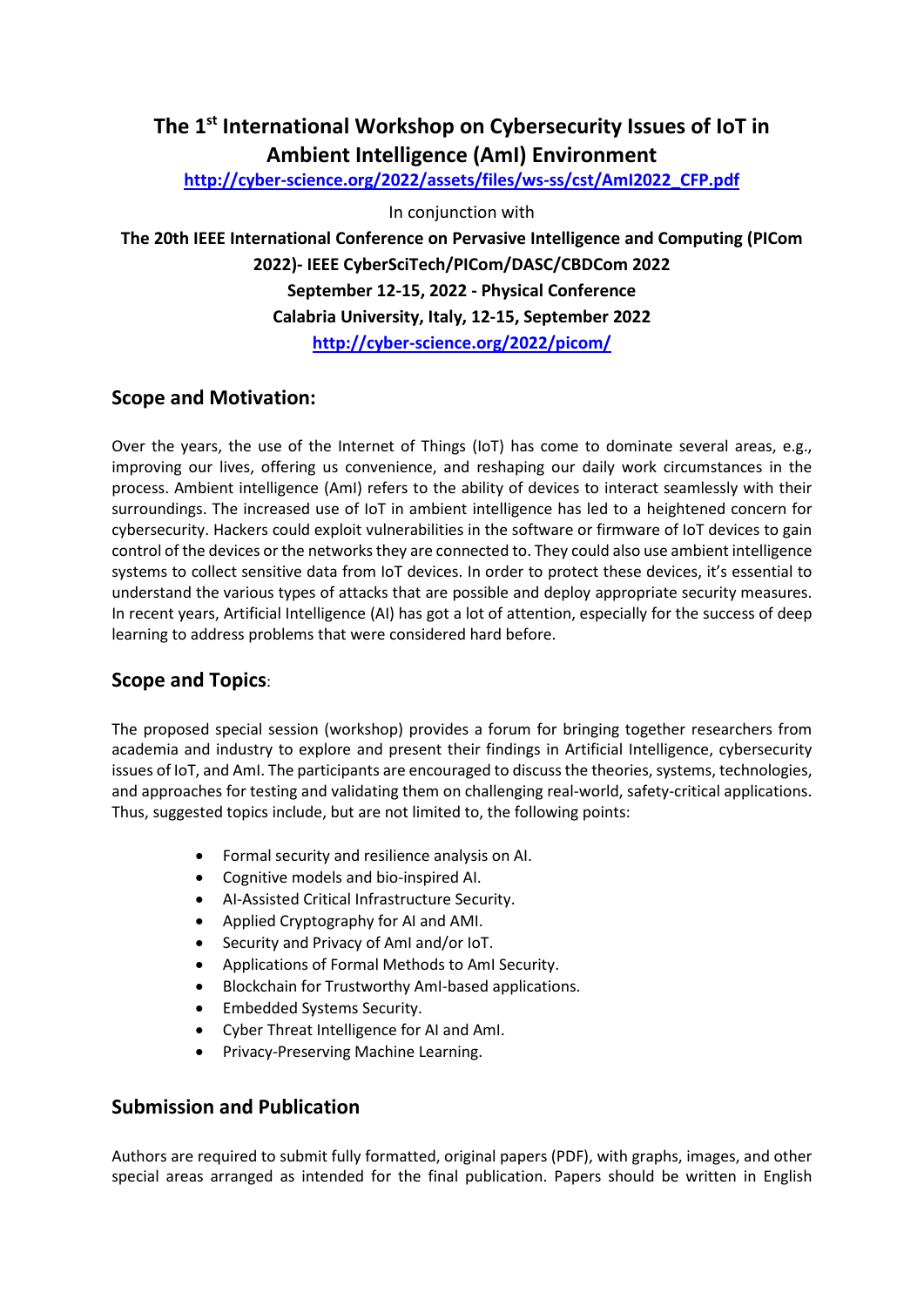conforming to the IEEE standard conference format (two-column, 10 pt font, etc., including figures, tables, and references). The review submissions are limited to six pages, (additional charges may apply for additional pages). Conference content will be submitted for inclusion into IEEE Xplore as well as other Abstracting and Indexing (A&I) databases. IEEE formatting information:

Papers must be submitted though the EasyChair conference submission link [\(https://easychair.org/conferences/?conf=dascpicomcbdcomcyber](https://easychair.org/conferences/?conf=dascpicomcbdcomcyber) ) by choosing "PICom / 1st International Workshop on Cybersecurity Issues of IoT in Ambient Intelligence (AmI) Environment".

Submission link through EasyChair: [https://easychair.org/conferences/submission\\_new?a=28668548](https://easychair.org/conferences/submission_new?a=28668548)

## **Accepted Papers**

All the accepted papers must be presented in the workshop and will also be included in the IEEE CyberSciTech proceedings, which will be published by IEEE CPS (EI indexed, in IEEE DL). All accepted papers will be published in the conference proceedings and presented for inclusion in IEEE Xplore Digital Library. For more details, please visit the CyberSciTech 2022 official website [\(http://cyber](http://cyber-science.org/2022/cyberscitech/)[science.org/2022/cyberscitech/](http://cyber-science.org/2022/cyberscitech/)

Best Paper Awards will be presented to high quality papers.

#### **Important Dates:**

Submission Due: **June 1, 2022**

Author Notification Due: July 1, 2022

Final Camera-ready Submission: July 15, 2022

#### **Organizing Committee:**

- Co-chair: Pr. Abdellah Chehri, University of Quebec, UQAC, Canada. Email: achehri@uqac.ca
- Co-chair: Pr. Gwanggil Jeon, Incheon National University, Korea. Email[: gjeon@inu.ac.kr](mailto:gjeon@inu.ac.kr)
- Co-chair: Pr. Imran Ahmed, Institute of Management Sciences, Pakistan. E-mail: imran.ahmed@imsciences.edu.pk
- Co-chair: Pr. Marco Anisetti, University of Milan, Italy. Email: marco.anisetti@unimi.it

## **Technical Program Committee**

- Abdellah Chehri, University of Quebec- UQAC, Canada.
- Marcelo Keese Albertini Federal University of Uberlandia, Brazil.
- Salvatore Cuomo Univ. of Naples Federico, Italy.
- Awais Ahmad, University of Milan, Italy.
- Marco Anisetti, University of Milan, Italy
- Ernesto Damiani, Khalifa University, UAE
- Gwanggil Jeon, Incheon National University, Korea
- Tadashi Matsumo, Japan Advance Institute of Science and Technology,
- Muhammad Zeeshan Shakir, University of Western Ontario, Canada
- Wahabou Abdou, University of Burgundy, France